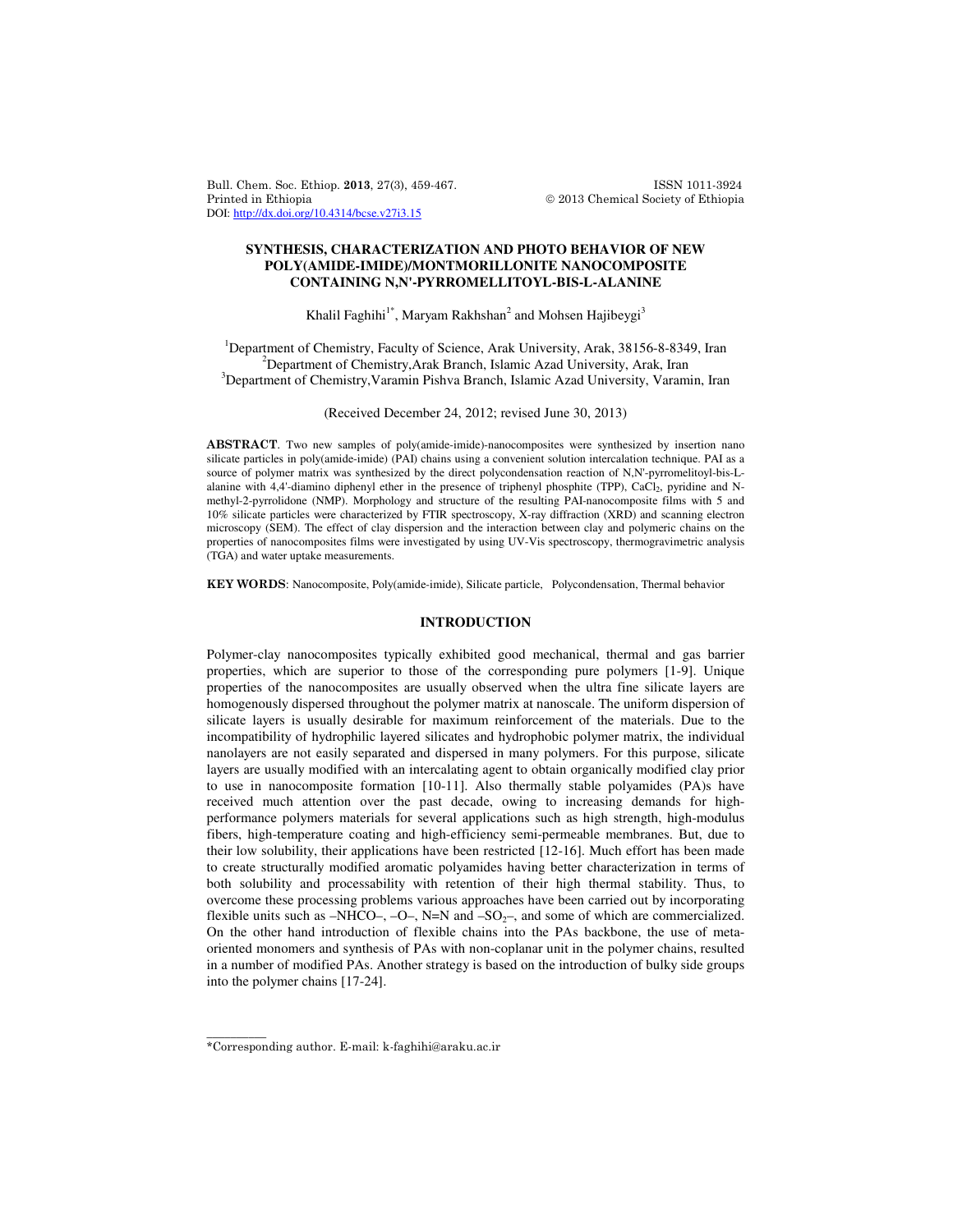### Khalil Faghihi et al.

In this article two PAI-nanocomposite films with 5 and 10% silicate particles containing N,N'-pyrromelitoyl-bis-L-alanine moiety in the main chain were prepared by using a convenient solution intercalation technique.

### **EXPERIMENTAL**

### *Materials*

Pyrromellitic anhydride, L-alanine, 4,4'-diamino diphenyl ether**,** acetic acid, triphenyl phosphite (TPP), CaCl<sup>2</sup> , pyridine and N-methyl-2-pyrrolidone (NMP) were purchased from Merck Chemical Company and used without further purification. Purified organically modified Cloisite 20A supplied by Southern Clay Products (TX, USA) was used as polymer nanoreinforcement.

#### *Techniques*

<sup>1</sup>H-NMR spectrum was recorded on a Bruker 300 MHz instrument (Germany). Fourier transform infrared (FTIR) spectra were recorded on Galaxy Series FTIR 5000 spectrophotometer (England). UV-visible spectra were recorded at  $25\degree$ C in the 250-700 nm spectral regions with a Perkin Elmer Lambda 15 spectrophotometer in NMP solution using cell lengths of 1.0 cm. Thermal gravimetric analysis (TGA and DTG) data were taken on a Mettler TA4000 System under N<sub>2</sub> atmosphere at a rate of 10  $^{\circ}$ C/min. The morphology and structure of nanocomposite film were investigated on Cambridge S260 scanning electron microscope (SEM). X-ray diffraction (XRD) were performed on Philips X-Pert (Cu-Ka radiation,  $\lambda$  = 0.15405 nm). The water absorption of PAI-nanocomposite films were carried out using a procedure under ASTM D570-81 [25].

#### *Monomer synthesis*

N,N'-pyrromelitoyl-bis-L-alanine **1** was prepared according to a typical procedure [23].

## *Polymer synthesis*

Into a 100 mL round bottomed flask were placed a mixture of N,N'-pyrromelitoyl-bis-L-alanine **1** (0.002 mol), 4,4'-diamino diphenyl ether **2** (0.002 mol), 0.60 g of calcium chloride, 1.0 mL of triphenyl phosphite, 1.0 mL of pyridine and 4.0 mL NMP. The mixture was heated for 1 h at 60 ºC, 2 h at 90 ºC and then refluxed at 140 ºC for 8 h until a viscous solution was formed. Then it was cooled to room temperature and 30 mL of methanol was added to reaction mixture. The precipitate was formed, filtered off and washed with methanol. The resulting poly(amide-imide) **3** was dried under vacuum. The inherent viscosity of this soluble PAI **3** was 0.55 dL/g. Elemental analysis (CHN) for  $C_{28}H_{20}N_4O_7$ : calculated: C, 64.12; H, 3.84; N, 10.68. Found: C, 63.04; H, 3.77; N, 10.61.

#### *PAI-Nanocomposite synthesis 4a and 4b*

PAI-nanocomposites **4a** and **4b** were produced by solution intercalation method. Two different amounts of organoclay particles (5 and 10-wt.%) were mixed with appropriate amounts of PAI solution in N-methyl-2-pyrrolidone (NMP) to yield particular nanocomposite concentrations. To control the dispersibility of organoclay in polyamide matrix, constant stirring was applied at 25 <sup>o</sup>C for 24 h. Nanocomposite films were cast by pouring the solutions for each concentration into petri dishes placed on a levelled surface followed by the evaporation of solvent at 70  $^{\circ}$ C for 12 h. Films were dried at 80  $^{\circ}$ C under vacuum to a constant weight.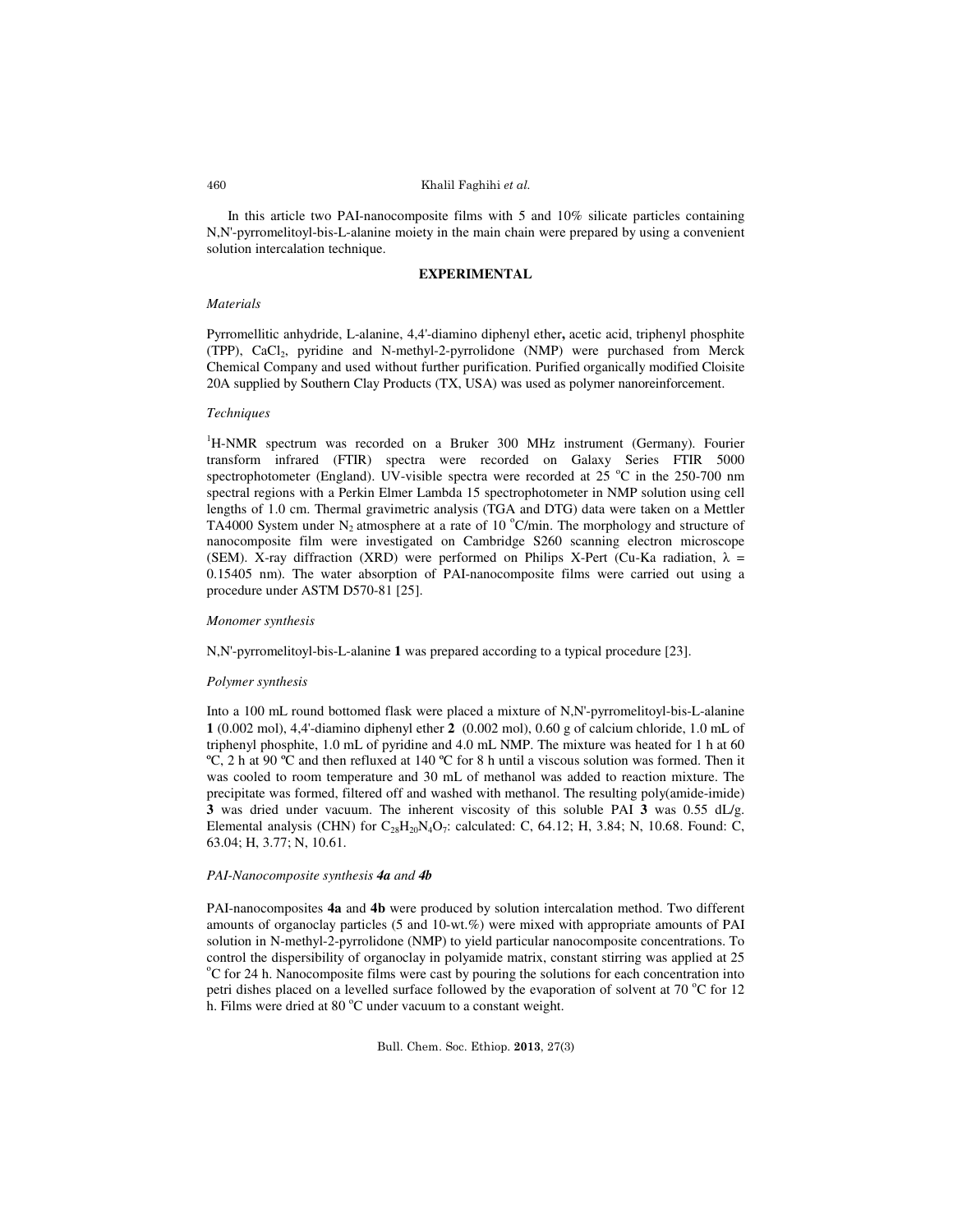#### *The water absorption analysis*

The water absorption of PAI-nanocomposite films was carried out using a procedure under ASTM D570-81 [25]. The films were dried in a vacuum oven at 80  $^{\circ}$ C to a constant weight and then weighed to get the initial weight  $(W_0)$ . The dried films were immersed in deionized water at 25  $^{\circ}$ C. After 24 h, the films were removed from water and then they were quickly placed between sheets of filter paper to remove the excess water and films were weighed immediately. The films were again soaked in water. After another 24 h soaking period, the films were taken out, dried and weighed for any weight gain. This process was repeated again and again till the films almost attained the constant weight. The total soaking time was 168 h and the samples were weighed at regular 24 h time intervals to get the final weight  $(W_f)$ . The percent increase in weight of the samples was calculated by using the formula  $(W_f - W_o)/W_o$ .

# **RESULTS AND DISCUSSION**

#### *Monomer synthesis*

N,N'-pyrromelitoyl-bis-L-alanine **1** was synthesized from one equimolar pyrromellitic anhydride and two equimolar of L-alanine in acetic acid [23].

#### *Polymer synthesis*

Poly(amide-imide) **3** was synthesized by the direct polycondensation reaction of an equimolar mixture of diacid **1**, an equimolar mixture of diamine **2** by using triphenyl phosphite (TPP) and pyridine as condensing agents (Scheme 1).



Scheme 1. Synthetic route of PAI **3**.

PAI **3** was obtained in good yield (99%) and inherent viscosity 0.55 dLg<sup>-1</sup>. The structure of resulting polymer **3** was confirmed as PAI by using FTIR spectroscopy and elemental analyses. The resulting polymer have absorption band at  $1680 \text{ cm}^{-1}$  due to amide carbonyl groups. Absorption bands at 3300 cm<sup>-1</sup> demonstrated the presence of the amide N-H stretching absorption in this polymer (Figure 1). The elemental analysis value of the resulting polymer was in good agreement with the calculated values for the proposed structure.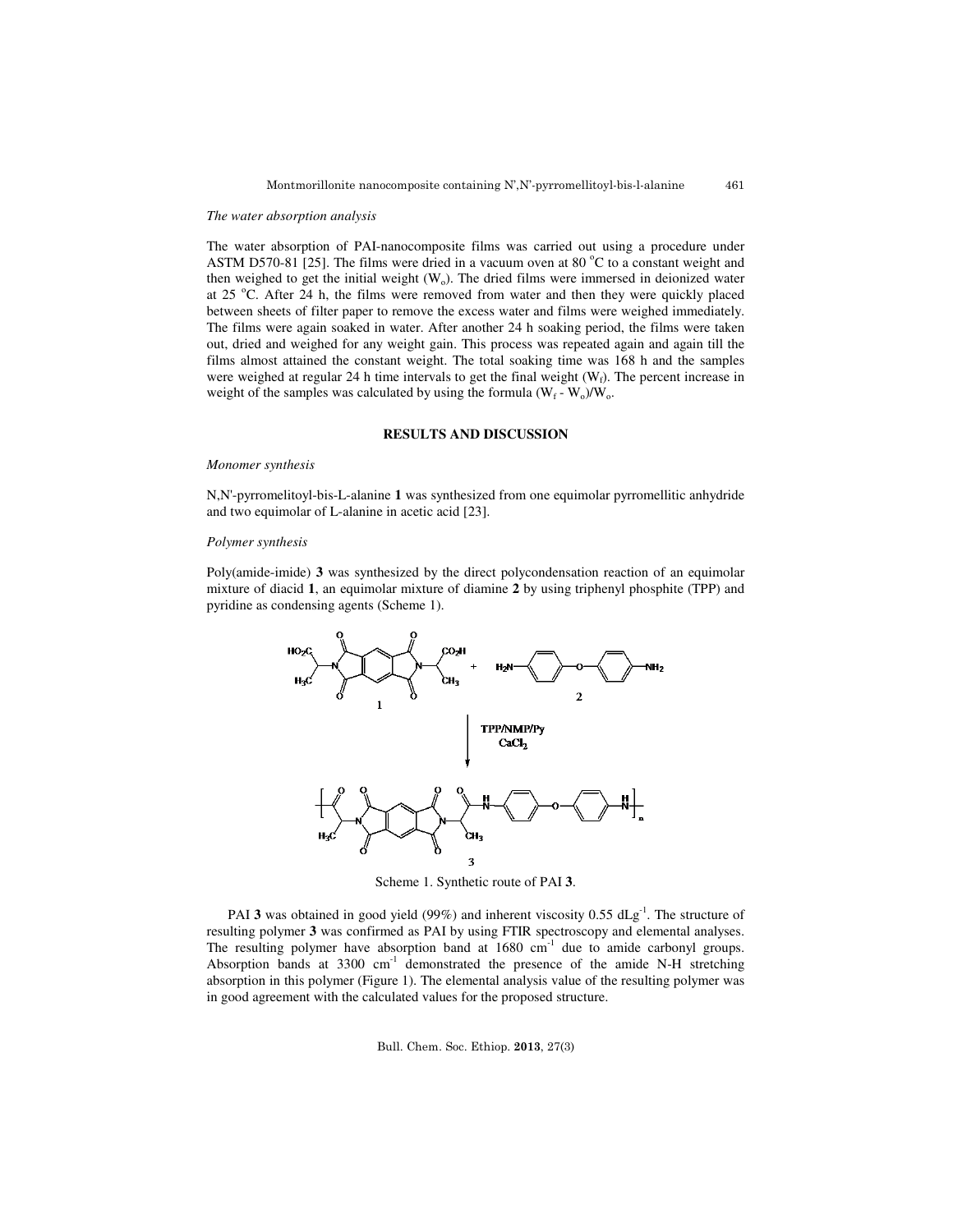Khalil Faghihi et al.





# *PAI-nanocomposite films*

Scheme 2 shows the flow sheet diagram and synthetic scheme for PAI-nanocomposites film **4a** and **4b**.



Scheme 2. Flow sheet diagram for the synthesis of PAI-nanocomposites film **4a** and **4b**.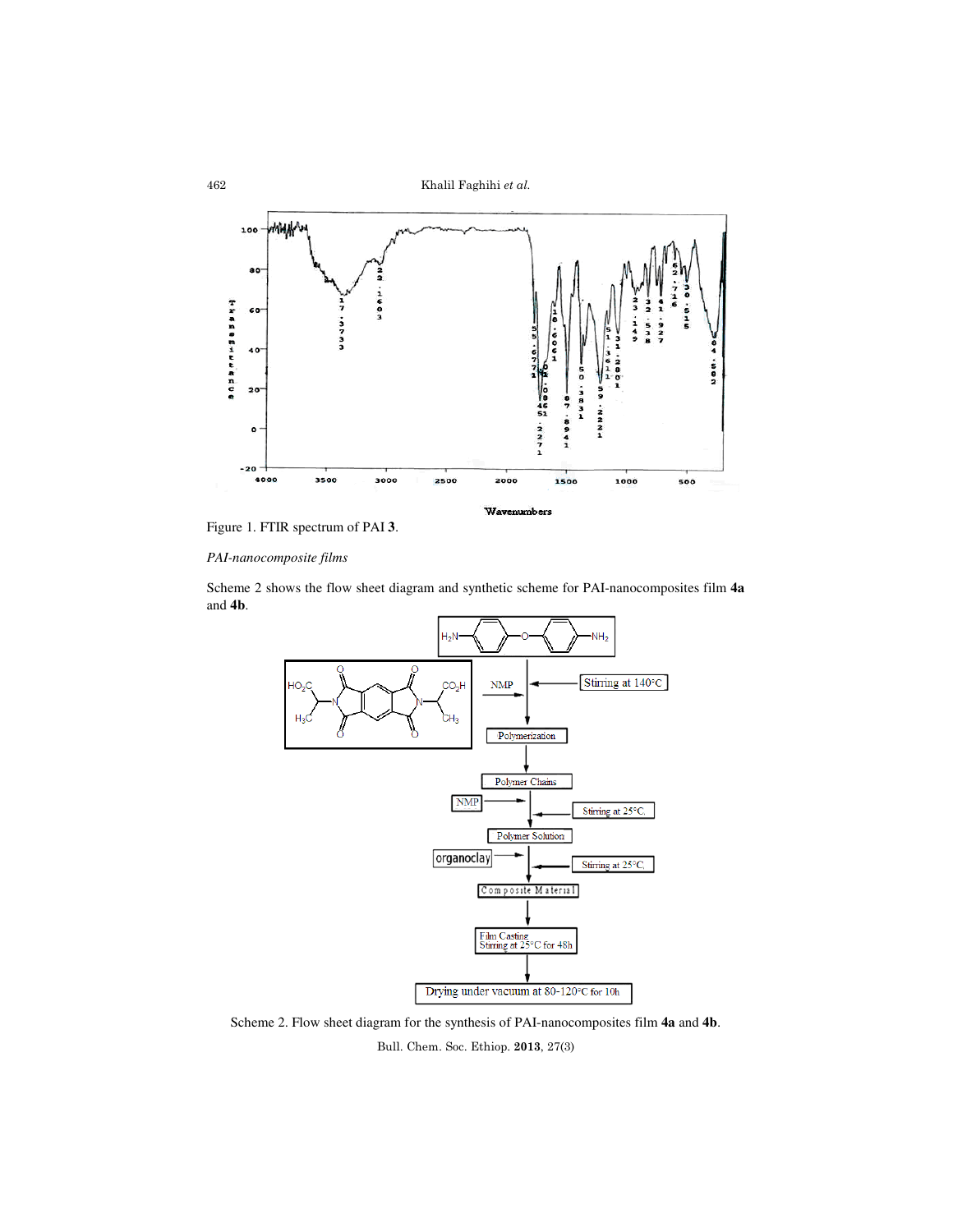### *FT-IR spectroscopy analyses*

FT-IR spectrum of PAI-nanocomposite films **4a** and **4b** showed the characteristic absorption bands of the Si-O and Mg-O moieties at  $1076$ , 513 and 466 cm<sup>-1</sup>, respectively. The incorporation of organic groups in PAI-nanocomposite films was confirmed by the presence of peaks at 3292 and 1664 (amide N-H stretching and carbonyl group) (Figure 2).



Figure 2. FTIR spectrum of PAI-nanocomposite films **4a**.

#### *X-ray diffraction analysis*

Figure **3** shows the XRD patterns of PAI-nanocomposite films **4a** and **4b** containing 5 and 10 wt.% of silicate particles. These results indicated significant expansion of the silicate layer after insertion PAI chains. The shift in the diffraction peaks PAI-nanocomposite films confirms that intercalation has been taken place. This is direct evidence that PAI-nanocomposites have been formed as the nature of intercalating agent also affects the organoclay dispersion in the polymer matrix. Usually there are two types of nanocomposites depending upon the dispersion of clay particles. The first type is an intercalated polymer clay nanocomposite, which consists of well ordered multi layers of polymer chain and silicate layers a few nanometers thick. The second type is an exfoliated polymer-clay nanocomposite, in which is there is a loss of ordered structures due to the extensive penetration of polymer chain into the layer silicate. Such part would not produce distinct peaks in the XRD pattern [27]. In our PAI-nanocomposite films there are coherent XRD signal at  $5.32^{\circ}$  and  $4.46^{\circ}$  related to 5 and 10 wt.% nanocomposite films, respectively.

## *Scanning electron microscopy*

The surface morphology of the PAI-nanocomposite films prepared by solution intercalation technique is compared by SEM analyses. Figure 4 shows the morphological images of 5 and 10 wt.% nanocomposite films, respectively. The SEM images show that PAI matrix has a smooth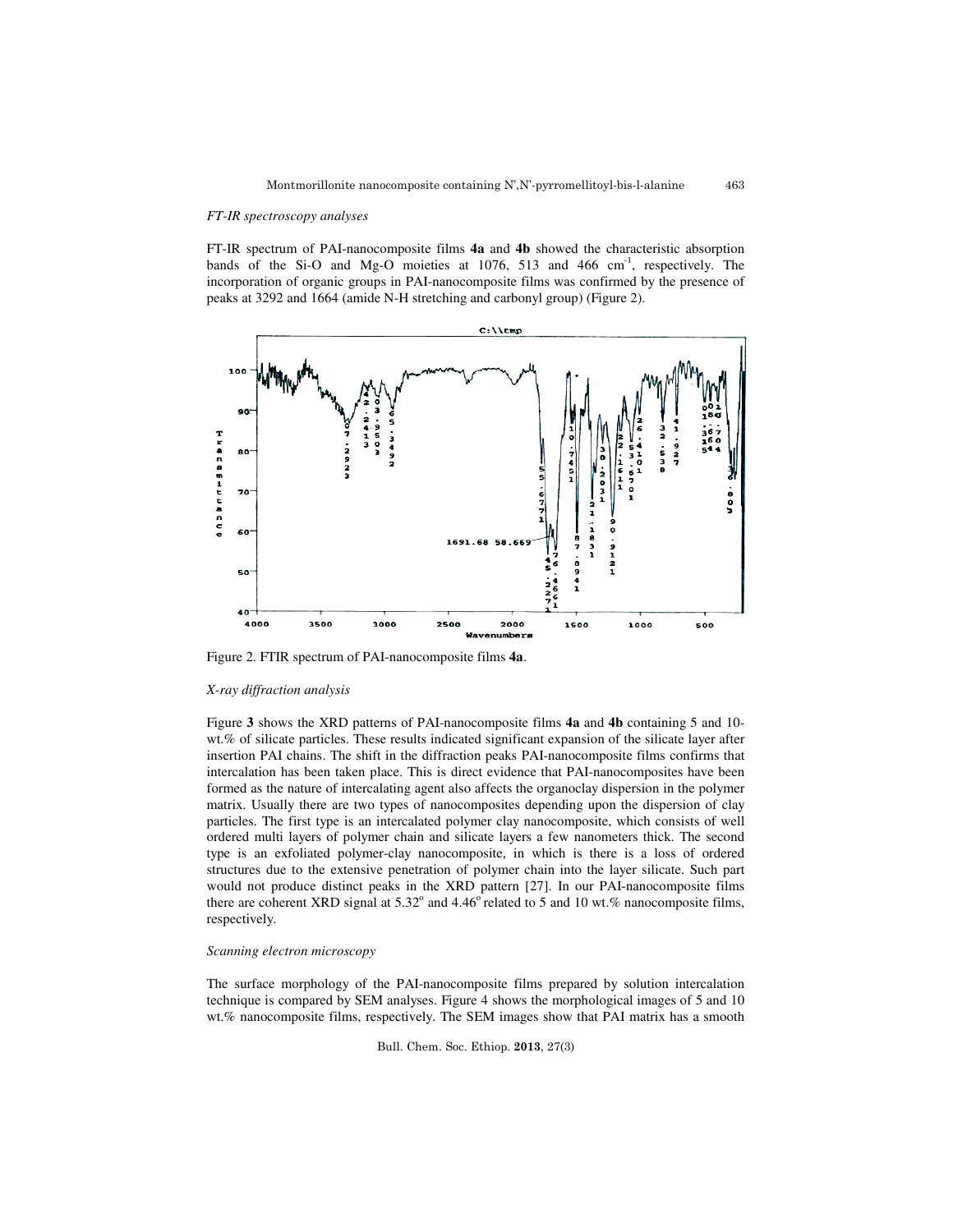morphology. Also SEM micrographs of PAI-nanocomposite containing 5 and 10 wt.% clay platelets were uniformly distributed without agglomeration.



Figure 3. X-ray diffraction patterns of organoclay (**a**), PAI-nanocomposite films **4a** (b) and **4b**  (c).



Figure 4. Scanning electron micrographs of PAI-nanocomposite films **4a** (a) and **4b** (b).

# *Optical clarity of PAI-nanocomposite films*

Optical clarity of PAI-nanocomposite films containing 5 and 10 wt.% clay platelets and neat PAI was compared by UV-Vis spectroscopy in the region of 200-800 nm. Figure 5 shows the UV-Vis transmission spectra of pure PAI and PAI-nanocomposite films containing 5 and 10 wt.% clay platelets. This spectrum shows the UV-Visible region (220-500 nm) is affected by the presence of the clay particles and exhibiting low transparency reflected to the primarily intercalated composites. Results shows that the optical clarity of PAI-nanocomposite films system is significantly lower the neat PAI system.



Figure 5. UV-Vis spectra of PAI **3**, PAI-nanocomposite films **4a** and **4b**.

Bull. Chem. Soc. Ethiop. 2013, 27(3)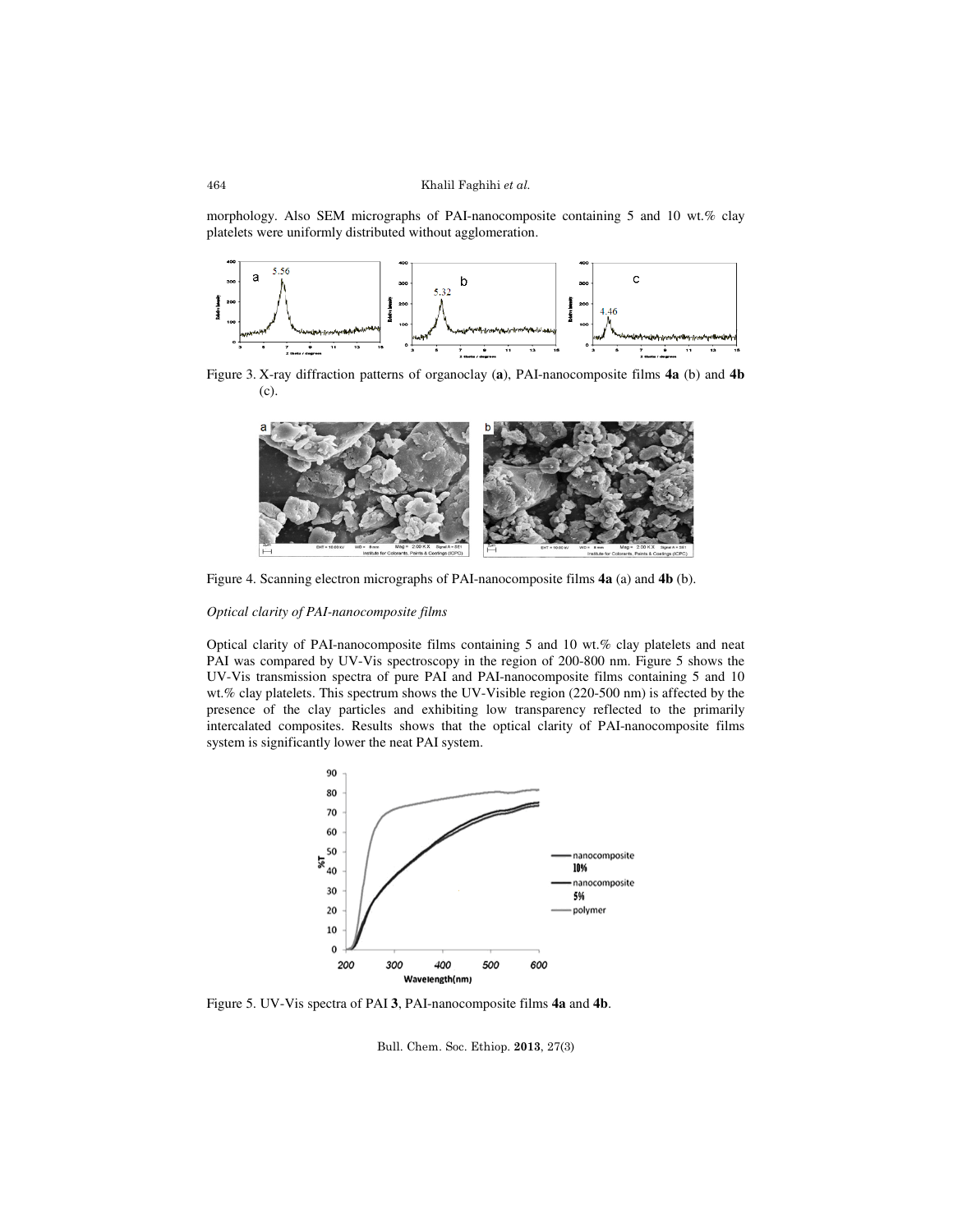#### *Thermogravimetric analysis*

The thermal properties of PAI-nanocomposite films containing 5 and 10 wt.% clay platelets and neat PAI were investigated by using TGA in nitrogen atmosphere at a rate of heating of 10  $^{\circ}$ C/min, and thermal data are summarized in Table 1 (Figure 6). These samples exhibited good resistance to thermal decomposition, up to 112 °C in nitrogen, and began to decompose gradually above this temperature. T<sub>5</sub> for these polymers ranged from 112-114  $\degree$ C and T<sub>10</sub> for them ranged from 136-138 °C, and residual weights at 600 °C and 800 °C ranged from 43.85 and 38.73% in nitrogen, respectively. Incorporation of organoclay into the PAI matrix also enhanced the thermal stability of the nanocomposites. Figure 6 shows the TGA thermograms of PAI-nanocomposites under nitrogen atmosphere. Thus, we can speculate that interacting PAIs chains between the clay layers serve to improve the thermal stability of nanocomposites. The addition of organoclay in polymeric matrix can significantly improve the thermal stability of PAI.

Table 1. Thermal behaviors and water uptake of neat PAI **4** and PAI-nanocomposite films **4a** and **4b**.

| Polymer | $(0)$ a<br><b>TILL</b> | $(0 \cap B)$<br>m<br>10 <sup>1</sup><br>◡ | Char Yield $c(600)$ | Char Yield $c(800)$ | Water uptake $(\%)$ |
|---------|------------------------|-------------------------------------------|---------------------|---------------------|---------------------|
|         | 12                     | 136                                       | 43.85               | 38.73               | 0.1                 |
| 4a      | 134                    | 165                                       | 49.31               | 44.15               |                     |
| 4b      | 215                    | 306                                       | 57.35               | 49.43               |                     |

a,bTemperature at which 5% and 10% weight loss was recorded by TGA at heating rate of 10 °C/min in N<sub>2</sub> respectively. <sup>c</sup>Percentage weight of material left undecomposed after TGA analysis 600  $^{\circ}$ C and 800  $^{\circ}$ C .



Figure 6. TGA thermograms of neat PAI **3** and PAI-nanocomposite films **4a** and **4b**.

#### *Water absorption measurements*

The PAI under investigation contains polar amide groups in the backbone that have the tendency to uptake water through hydrogen bonding. Thus water absorption measurements become necessary for neat PAI **3** and PAI-nanocomposite films **4a** and **4b** and data are shown in Table 1 (Figure 7). In the water permeability studies, we found that the incorporation of clay platelets into PA matrix results in a decrease of water uptake relative to pure PAI by forming the tortuous path of water permeant. Water permeability depends on length, orientation and degree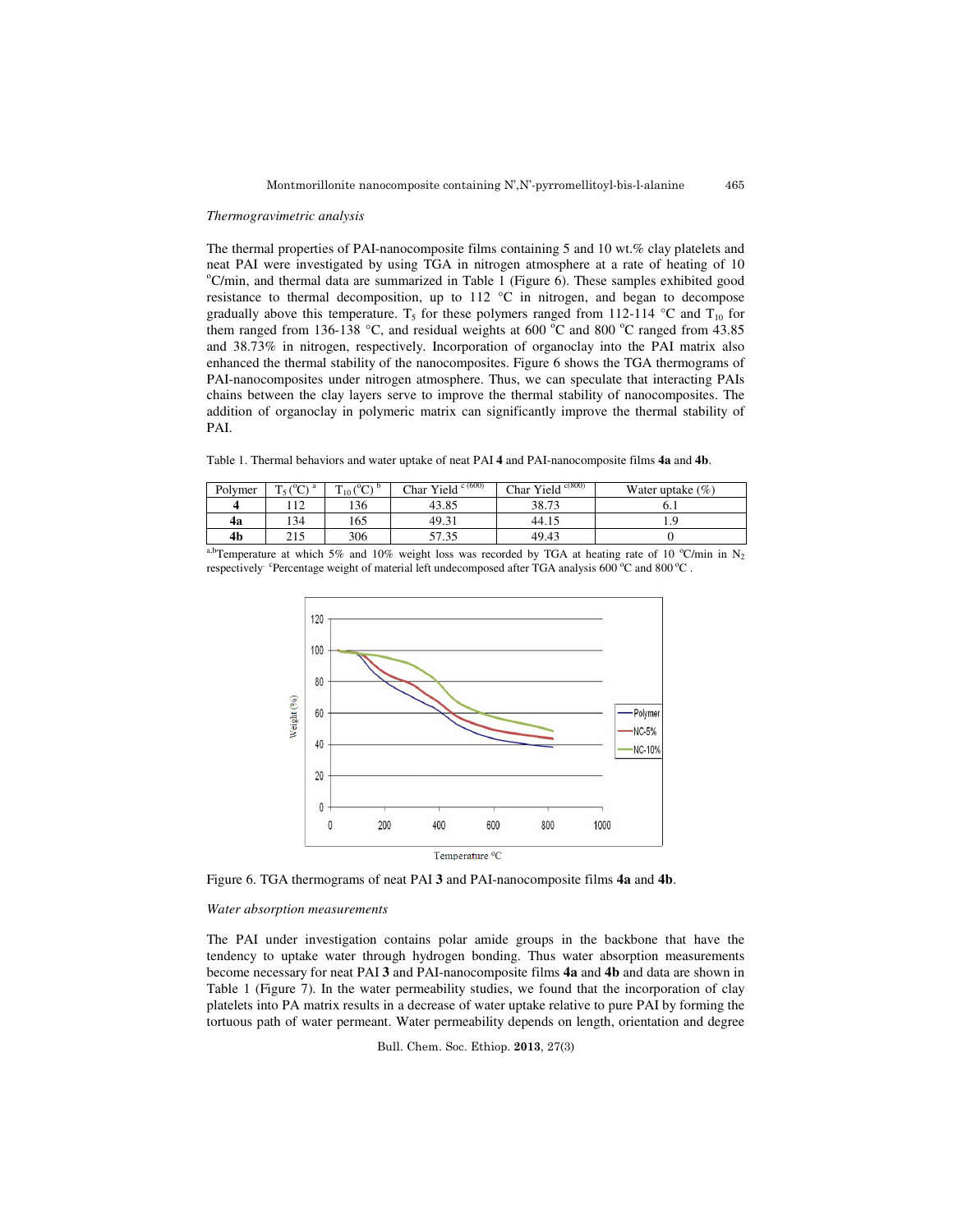#### Khalil Faghihi et al.

of delamination of layered silicate [25]. It should be noted that a further increase in clay concentration resulted in an enhanced barrier property of nanocomposites which may be attributed to the plate-like clays that effectively increase the length of the diffusion pathways, as well as decrease the water permeability.



Figure 7. Water absorption measurements become necessary for neat PAI **3** and PAInanocomposite films **4a** and **4b**.

### **CONCLUSIONS**

The PAI-nanocomposites were successfully prepared using solution intercalation method. The structure and the uniform dispersion of organoclay throughout the PAI matrix were confirmed by FTIR, XRD and SEM analyses. The optical clarity and water absorption property of PAInanocomposites were decreased significantly with increasing the organoclay contents in PAI matrix. On the contrary the thermal stability of PAI-nanocomposites was increased significantly with increasing the organoclay contents in PAI matrix. The enhancements in the thermal stability of the nanocomposites films **4a** and **4b** caused by introducing organoclay may be due to the strong interactions between polymeric matrix and organoclay generating well intercalation and dispersion of clay platelets in the PAI matrix.

#### **REFERENCES**

- 1. Biswas, M.; Ray, S.S. *Adv. Polym. Sci.* **2001**, 155, 167.
- 2. McNally, T.; Murphy, W.R.; Lew, C.Y.; Turner, R.T.; Brennan, G.P. *Polymer* **2003**, 44, 2761.
- 3. Shen, L.; Phang, I.Y.; Chen, L.; Liu, T.; Zeng, K. *Polymer* **2004**, 45, 3341.
- 4. Gain, O.; Espuche, E.; Pollet, E.; Alexandre, M.; Dubois, P. *J. Polym. Sci. Part B: Polym. Phys.* **2005**, 43, 205.
- 5. Gonzalez, I.; Eguiazabal, J.I.; Nazabal, J.; Exfoliated, P.A. *Polymer* **2005**, 46, 2978.
- 6. Lopez, D.G.; Mitre, I.G.; Fernandez, J.F.; Merino, J.C.; Pastor, J.M. *Polymer* **2005**, 46, 2758.
- 7. Nah, C.W.; Ryu, H.J.; Kim, W.D.; Choi, S.S. *Polym. Adv. Technol.* **2002**, 13, 649.